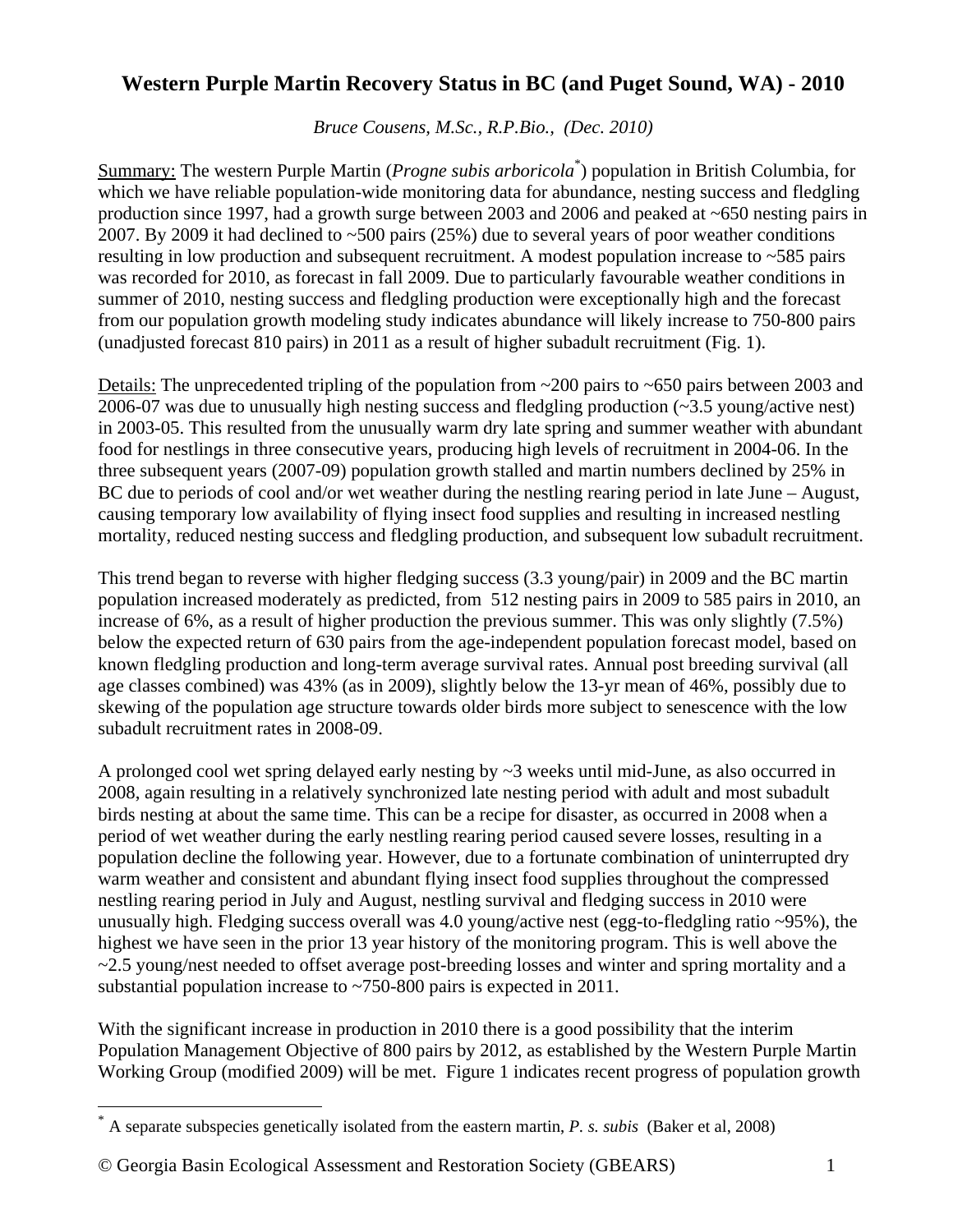and recovery since the start of the monitoring program in 1998, with the forecast return (810 pairs) expected in 2011.

Banding Program: Our ongoing nestling colour banding and band reading program allows identification of individual birds to natal year class based on band colour, leg and band code as well as monitoring of migration, dispersal, recruitment, longevity and population age class composition. Results from this program show that the proportion of subadult recruits in the population has declined steadily from ~60% at the start of rapid population growth in 2004 to ~13% in 2009, mainly due to recent low





productivity and recruitment. In 2010 the proportion of subadult recruits increased to ~30% as a result of higher fledgling production in 2009. The large older 5+ year classes that are more likely to die due to aging (the last of the 2003-05 'boomer' age classes) still formed a large proportion of the population in 2010 ( $\approx$ 25%, vs. 20% in 2009). The successful nesting season in 2010 with high fledgling production (4.0 young/nest) will reverse this cyclic trend and restore a higher proportion of subadult birds. However, it is possible that the population could experience lower growth than expected due to under-estimation of mortality with accelerated loss (senescence) of these large older age classes. Thus the initial 2011 return forecast (810 pairs) was adjusted downward to 750-800 pairs.

New western martin migration tracking study: In 2009 a study was initiated to track BC Purple Martins on their fall and spring migrations and determine their stopover points and wintering areas, using tiny 1 gm "geolocator" light intensity data loggers attached with a leg-loop "backpack" harness. These units, with a battery life of 1.5-2 years, continuously monitor light intensity at 10-min. intervals and record light intensity and time for sunrise and sunset threshold light levels, allowing determination of local day length and sunrise and sunset times, from which location can be determined within 100- 200 miles. We attached 20 geolocators to martins in 2009 and this year observed 4 of these birds (2 without their geolocators) and were able to capture one of the two birds seen with geolocators, recover the data logger and successfully download and analyze the migration tracking data. Preliminary analysis of the tracking data indicates the bird flew south through the western states, spent some time at a fall roost in Arizona, then flew through Central America and on through northern South America and the Amazon Basin to spend the winter in southeast Brazil, returning by the reverse route in spring of 2010, a one way distance of  $\sim$ 11,000 km.

Puget Sound, WA: The pattern of rapid growth and recent decline seen in BC also holds true for the contiguous western Purple Martin population using nest boxes in Puget Sound, WA. We have only limited monitoring data from a small sample of 10-15 northern colonies (vs. 47 of the current 51 active colonies in BC, representing >90% of the regional population), so abundance estimates involve much greater uncertainty. A recent overall population estimate for Puget Sound or all of WA is not available.

In 2006 and 2008 the northern Puget Sound population experienced far more severe losses due to adverse weather than in BC, with fledging success of only ~1 young/nest in both years (and only 2.1 young/nest in 2007) (Stan Kostka, unpub. data). This population was expected to decline in 2009 after the very low production in 2008, but instead increased slightly, likely due to an overestimation of adult mortality due to severe adverse spring weather in 2008, resulting in adult birds that failed to breed (so were not included in the annual total) but survived to return and nest in 2009. (An influx of

© Georgia Basin Ecological Assessment and Restoration Society (GBEARS) 2